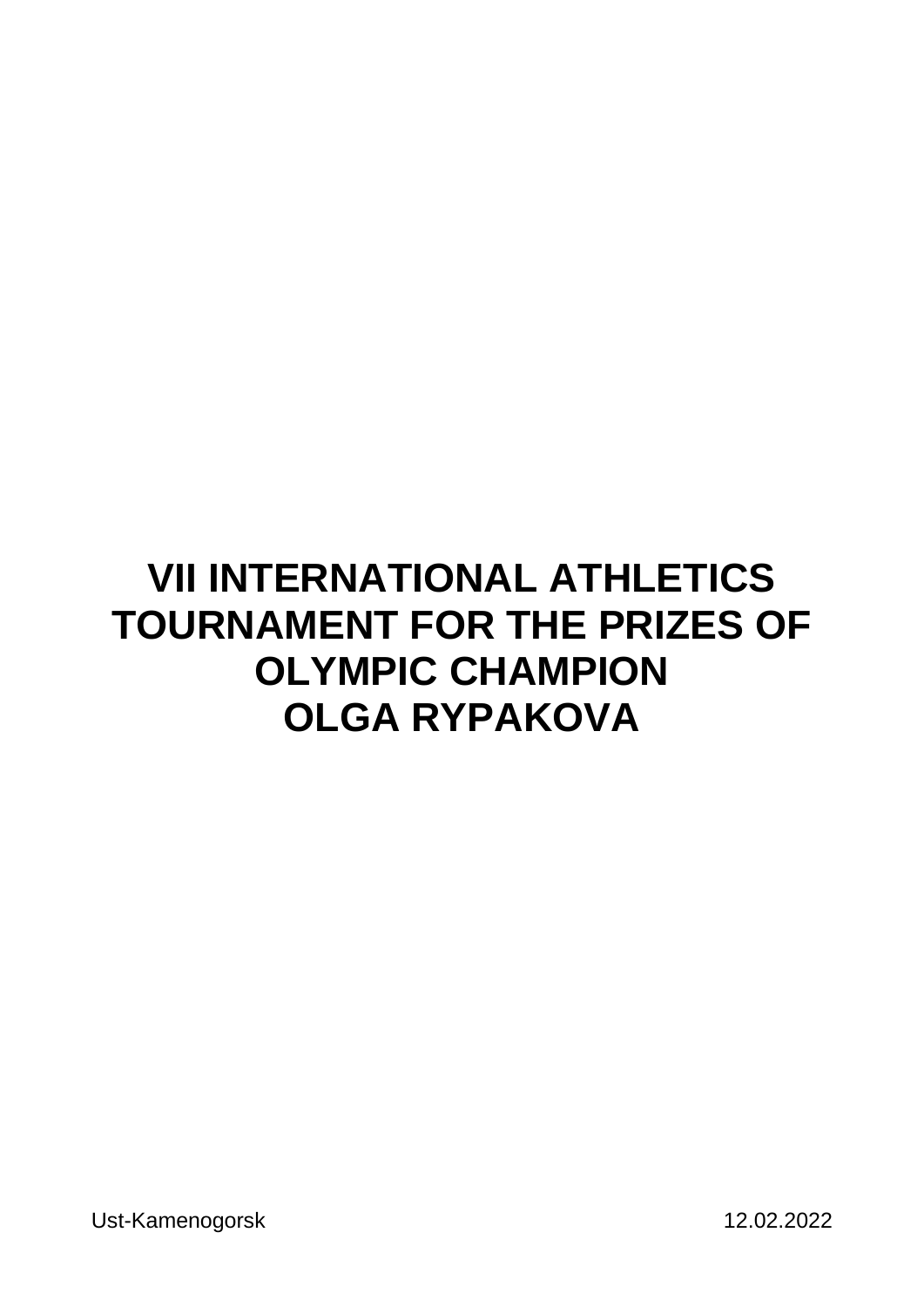Ust-Kamenogorsk 12.02.2022 - 12.02.2022

## **FINAL PROTOCOL MEN 60m**

Date: 12.02.2022

Time: 18:25

| Rank | <b>Athlete</b>             | <b>Born</b> | <b>Region</b> | <b>Final</b> |
|------|----------------------------|-------------|---------------|--------------|
| 1    | <b>Vitaliy ZEMS</b>        | 29.03.96    | <b>KAZ</b>    | 6.77 MR      |
| 2    | <b>Vladislav GRIGORYEV</b> | 10.01.97    | <b>KAZ</b>    | 7.07         |
| 3    | Lavrushenko ANDREY         | 01.11.01    | <b>KAZ</b>    | 7.10         |
| 4    | Ivan TETERIN               | 04.11.05    | <b>KAZ</b>    | 7.12         |
| 5    | <b>Alisher AMRIN</b>       | 13.01.04    | <b>KAZ</b>    | 7.22         |
| 6    | <b>Vladislav NUREK</b>     | 14.01.03    | <b>KAZ</b>    | 7.25         |
| 7    | Timur CHUMAK               | 12.01.03    | <b>KAZ</b>    | 7.28         |
| 8    | <b>Artyom SIZYH</b>        | 13.11.05    | <b>KAZ</b>    | 7.31         |
| 8    | Sergey SVITOV              | 24.05.01    | <b>KAZ</b>    | 7.31         |
| 10   | Maramygin ILYA             | 22.11.98    | <b>KAZ</b>    | 7.32         |
| 11   | Vladislav CHENYKAEV        | 27.10.05    | <b>KAZ</b>    | 7.40         |
| 12   | Leonid IBRAGIMOV           | 14.08.04    | <b>KAZ</b>    | 7.55         |
| 13   | Viktor IDIYATULIN          | 19.12.03    | <b>KAZ</b>    | 7.63         |
| 14   | <b>Ostroverkhov KIRIL</b>  | 16.07.04    | <b>KAZ</b>    | 7.83         |

#### **300 m**

Date: 12.02.2022 Time: 18:45

| Rank | <b>Athlete</b>        | <b>Born</b> | <b>Region</b> | <b>Final</b> |
|------|-----------------------|-------------|---------------|--------------|
| 1    | Litvin MIKHAIL        | 06.01.96    | <b>KAZ</b>    | 33.14 MR     |
| 2    | Vyacheslav ZEMS       | 02.05.98    | <b>KAZ</b>    | 33.92        |
| 3    | Dmitriy KOBLOV        | 30.11.92    | <b>KAZ</b>    | 34.76        |
| 4    | <b>Efim TARASOV</b>   | 08.01.02    | <b>KAZ</b>    | 34.80        |
| 5    | <b>Andrey SOKOLOV</b> | 21.01.95    | <b>KAZ</b>    | 35.08        |
| 6    | Daniil LITVINOV       | 07.04.01    | <b>KAZ</b>    | 35.46        |
| 7    | Mikhail CHEREZOV      | 16.01.03    | <b>KAZ</b>    | 35.91        |
| 8    | Nikita CHUPORSHNEV    | 09.07.01    | <b>KAZ</b>    | 35.98        |
| 9    | Artem DOBROSMISLOV    | 05.05.00    | <b>KAZ</b>    | 36.09        |
| 10   | Nikita PETYAKHIN      | 11.01.05    | <b>KAZ</b>    | 36.46        |
| 11   | Viktor ZAKHAROV       | 09.06.00    | <b>KAZ</b>    | 37.05        |
| 12   | Alexandr ASTAFYEV     | 28.07.01    | <b>KAZ</b>    | 37.36        |
| 13   | Zhandos ZHAKYPOV      | 01.04.04    | <b>KAZ</b>    | 37.50        |
| 14   | Mikhail GORLOV        | 02.03.05    | <b>KAZ</b>    | 37.52        |
| 15   | Kovalyov ALEXANDR     | 30.06.04    | <b>KAZ</b>    | 38.18        |
| 16   | <b>Elsakhar YUNIS</b> | 13.02.02    | <b>KAZ</b>    | 39.94        |

## **1500m**

## Date: 12.02.2022

Time: 19:20

| Rank | <b>Athlete</b>        | <b>Born</b> | <b>Region</b> | <b>Final</b> |  |
|------|-----------------------|-------------|---------------|--------------|--|
|      | Abdulaziz ABDUKAYUMOV | 02.09.97    | <b>KAZ</b>    | 4:03.37 MR   |  |
|      | Shadrack KIMUTAI      | 28.12.99    | <b>KEN</b>    | 4:05.96      |  |
| 3    | <b>Kozlov KIRILL</b>  | 07.03.03    | <b>KAZ</b>    | 4:07.63      |  |
| 4    | Nikita EVDOKIMOV      | 25.09.02    | <b>KAZ</b>    | 4:15.13      |  |
| 5    | Meyerlan NURLYBEKOV   | 14.12.03    | KA7           | 4:22.62      |  |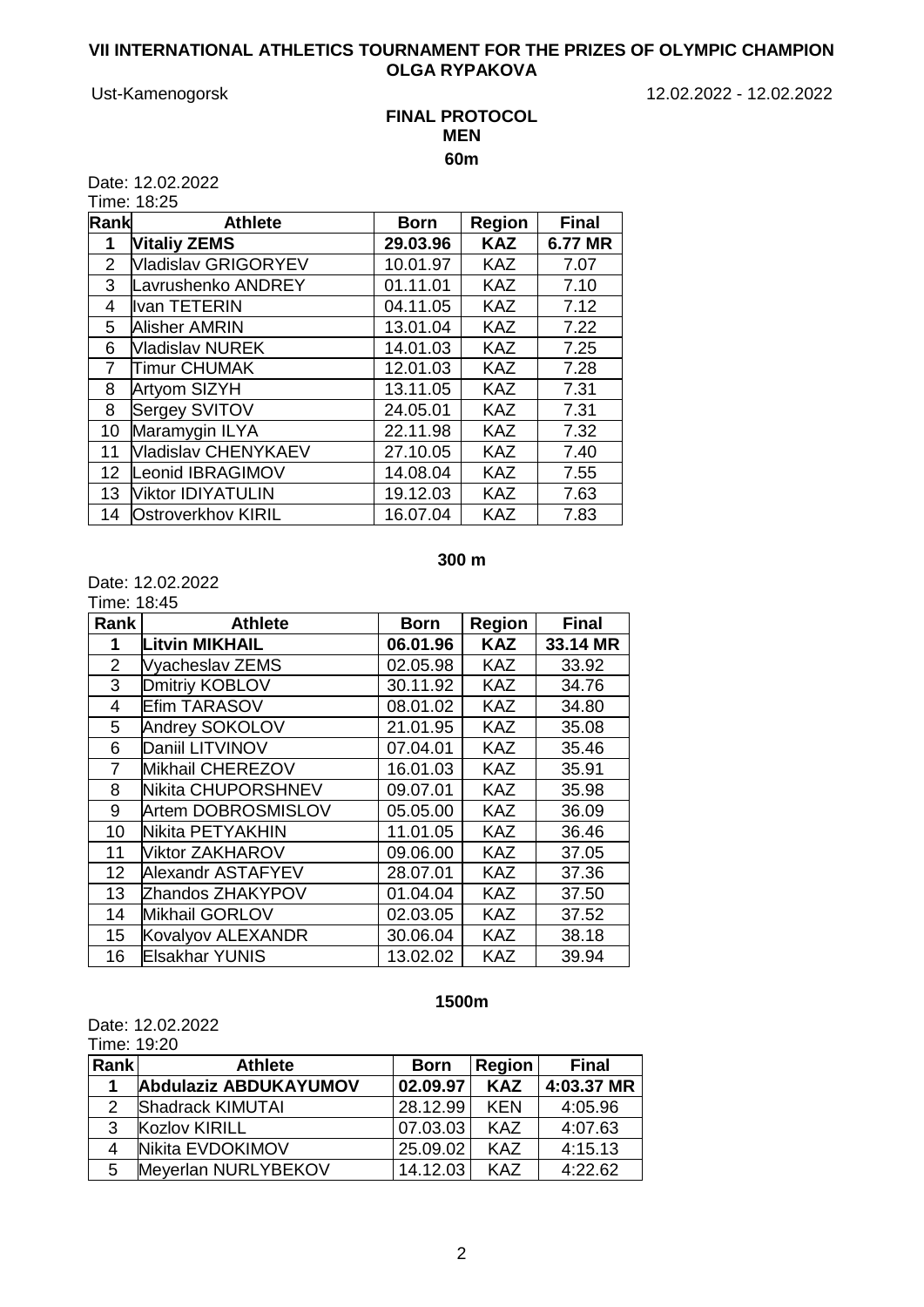Ust-Kamenogorsk 12.02.2022 - 12.02.2022

## **FINAL PROTOCOL**

## **2x50mR**

Date: 12.02.2022  $.10.45$ 

| ıme: 1 | 19:4<br>46 |
|--------|------------|
|        |            |

| Rank | <b>Athlete</b>                           |            | Region Final |
|------|------------------------------------------|------------|--------------|
|      | <b>Vitaliy ZEMS, Vyacheslav ZEMS</b>     | <b>KAZ</b> | $10.3$ MR    |
|      | 2 David EFREMOV, Vladislav GRIGORYEV     | <b>KAZ</b> | 10.6         |
| 3    | Artyom SIZYH, Ivan TETERIN               | KAZ        | 11.0         |
|      | 4 Nikita CHUPORSHNEV, Maramygin ILYA     | <b>KAZ</b> | 11.1         |
| 5.   | Vladislav NUREK, Andrey LAVRUSHENKO      | <b>KAZ</b> | 11.3         |
|      | 6 Kirill OSTROVERKHOV, Alexandr KOVALYOV | <b>KAZ</b> | 12.0         |

## **4х200m MixedR**

Date: 12.02.2022

|      | Time: 19:30                                                        |                      |              |
|------|--------------------------------------------------------------------|----------------------|--------------|
| Rank | <b>Athlete</b>                                                     | <b>Region Result</b> |              |
|      | Andrey SOKOLOV, Adelina AKHMETOVA, Olga SAFRONOVA, Vyacheslav ZEMS |                      | KAZ  1:33.65 |
|      | Bromat VALERIYA, Andrey LAVRUSHENKO, Efim TARASOV, Aiym KAYSANOVA  |                      | KAZ 1:35.34  |

# **60mH**

Date: 12.02.2022

Time: 18:17

| <b>Rank</b> | <b>Athlete</b>              | <b>Born</b> | <b>Region</b> | <b>Final</b> |
|-------------|-----------------------------|-------------|---------------|--------------|
| $\mathbf 1$ | <b>David YEFREMOV</b>       | 15.01.99    | <b>KAZ</b>    | 7.78 MR      |
| 2           | <b>Vitaliy LITSENBERGER</b> | 18.07.94    | <b>KAZ</b>    | 8.40         |
| 3           | Vladislav KONDRATYEV        | 17.07.98    | <b>KAZ</b>    | 8.53         |
| 4           | Adil OMARBEKOV              | 06.05.04    | <b>KAZ</b>    | 8.60         |
| 5           | Danila KORR                 | 15.06.00    | <b>KAZ</b>    | 8.83         |
| 6           | <b>Farkhad KYSTAUBAYEV</b>  | 27.01.94    | <b>KAZ</b>    | 9.05         |

# **High Jump**

Date: 12.02.2022

Time: 18:50

| Rank | <b>Athlete</b>             | <b>Born</b> | <b>Region</b> | <b>Final</b> |
|------|----------------------------|-------------|---------------|--------------|
|      | Kosolapov IGOR             | 31.05.03    | <b>KAZ</b>    | 2.07         |
| 2    | Yegor OLESHKO              | 17.03.03    | <b>KAZ</b>    | 2.04         |
| 3    | Akylzhan TOKTAGALIN        | 24.11.01    | <b>KAZ</b>    | 2.04         |
| 4    | <b>Abramov KIRILL</b>      | 05.04.04    | <b>KAZ</b>    | 1.86         |
|      | <b>Farkhad KYSTAUBAYEV</b> | 27.01.94    | <b>KAZ</b>    | <b>DNS</b>   |

| Nº | <b>Athlete</b>             |  |        |   |  |             |            |
|----|----------------------------|--|--------|---|--|-------------|------------|
|    | <b>Farkhad KYSTAUBAYEV</b> |  |        |   |  |             | <b>DNS</b> |
|    | 2 Akylzhan TOKTAGALIN      |  | X0     |   |  | XX0 XX0 XXX | 2.04       |
|    | 3 Yegor OLESHKO            |  |        |   |  | <b>XXX</b>  | 2.04       |
|    | 4 Kosolapov IGOR           |  |        | 0 |  |             | 2.07       |
|    | 5 Abramov KIRILL           |  | X0 XXX |   |  |             | 1.86       |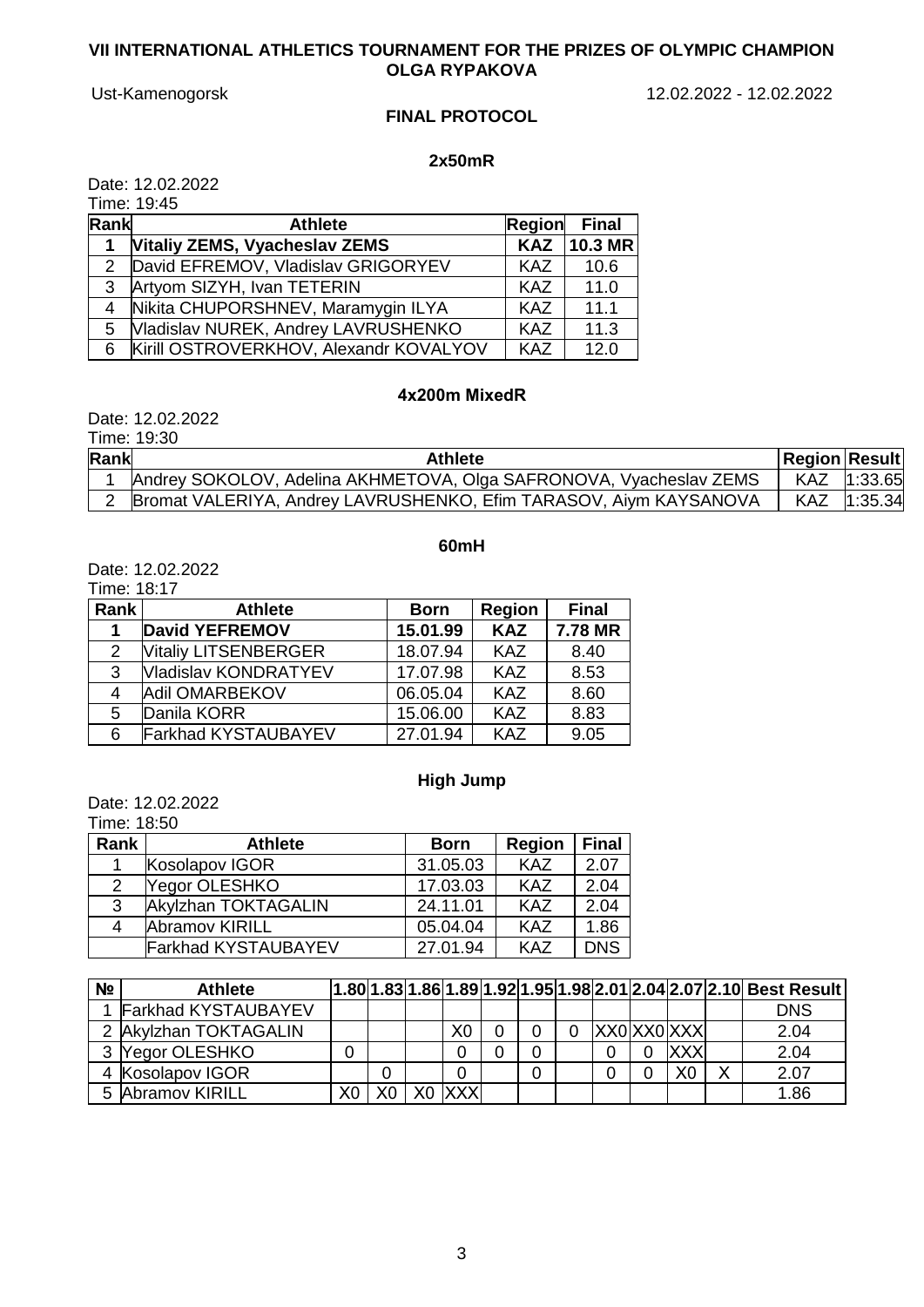Ust-Kamenogorsk 12.02.2022 - 12.02.2022

# **FINAL PROTOCOL**

# **Pole Vault**

Date: 12.02.2022

Time: 18:05

| Rank | <b>Athlete</b>               | <b>Born</b> | <b>Region</b> | <b>Final</b> |
|------|------------------------------|-------------|---------------|--------------|
|      | <b>Ilvan TOVCHENIK</b>       | 19.07.99    | KA7           | 5.20         |
|      | <b>Vladislav GARBUZNNYAK</b> | 22.08.03    | KAZ           | <b>NM</b>    |
|      | <b>Sergey GRIGORIEV</b>      | 24.06.80    | KA7           | <b>DNS</b>   |

| Νº | <b>Athlete</b>               | 4.60 | 5.00 | 5.20 | 5.35 | 5.45 | <b>Best Result</b> |
|----|------------------------------|------|------|------|------|------|--------------------|
|    | <b>Sergey GRIGORIEV</b>      |      |      |      |      |      | <b>DNS</b>         |
|    | <b>Ivan TOVCHENIK</b>        |      | ХC   |      | XХ   |      | 5.20               |
|    | <b>Vladislav GARBUZNNYAK</b> | XXX  |      |      |      |      | <b>NM</b>          |

# **Long Jump**

Date: 12.02.2022

| Time: 18:20 |  |
|-------------|--|
|             |  |

| Rank | <b>Athlete</b>              | <b>Born</b> | <b>Region</b> | <b>Results</b> |
|------|-----------------------------|-------------|---------------|----------------|
|      | Alexey RAKHMANOV            | 27.04.03    | <b>KAZ</b>    | 7.01           |
| 2    | Roman ALEKSEEV              | 02.02.00    | <b>KAZ</b>    | 6.91           |
| 3    | Roman PAK                   | 25.03.02    | <b>KAZ</b>    | 6.69           |
| 4    | Ilyas KADYROV               | 12.04.99    | <b>KAZ</b>    | 6.63           |
| 5    | <b>Bakhtybayev RAUAN</b>    | 28.01.04    | <b>KAZ</b>    | 6.17           |
| 6    | <b>Ersultan TERLEKPAYEV</b> | 03.11.06    | <b>KAZ</b>    | 5.54           |

| N <sub>2</sub> | <b>Athlete</b>         | <b>Results</b> |      |      |      | <b>Best</b> |      |               |
|----------------|------------------------|----------------|------|------|------|-------------|------|---------------|
|                |                        |                | 2    | 3    |      | 5           | 6    | <b>Result</b> |
|                | <b>Illyas KADYROV</b>  | 6.43           | х    | 6.55 |      |             | 6.63 | 6.63          |
|                | 2 Roman ALEKSEEV       |                | 6.90 | 6.74 |      | 6.91        | Χ    | 6.91          |
|                | 3 Roman PAK            | 6.21           | 6.41 | 6.57 | 6.56 | 6.69        | Χ    | 6.69          |
| 4              | Alexey RAKHMANOV       | 6.51           | 6.52 | 7.01 | 6.42 | 6.79        | 6.55 | 7.01          |
|                | 5 Bakhtybayev RAUAN    |                |      |      |      | 6.12        | 6.17 | 6.17          |
|                | 6 Ersultan TERLEKPAYEV | 5.14           | 5.20 | 5.32 | 5.54 | 5.37        | 5.44 | 5.54          |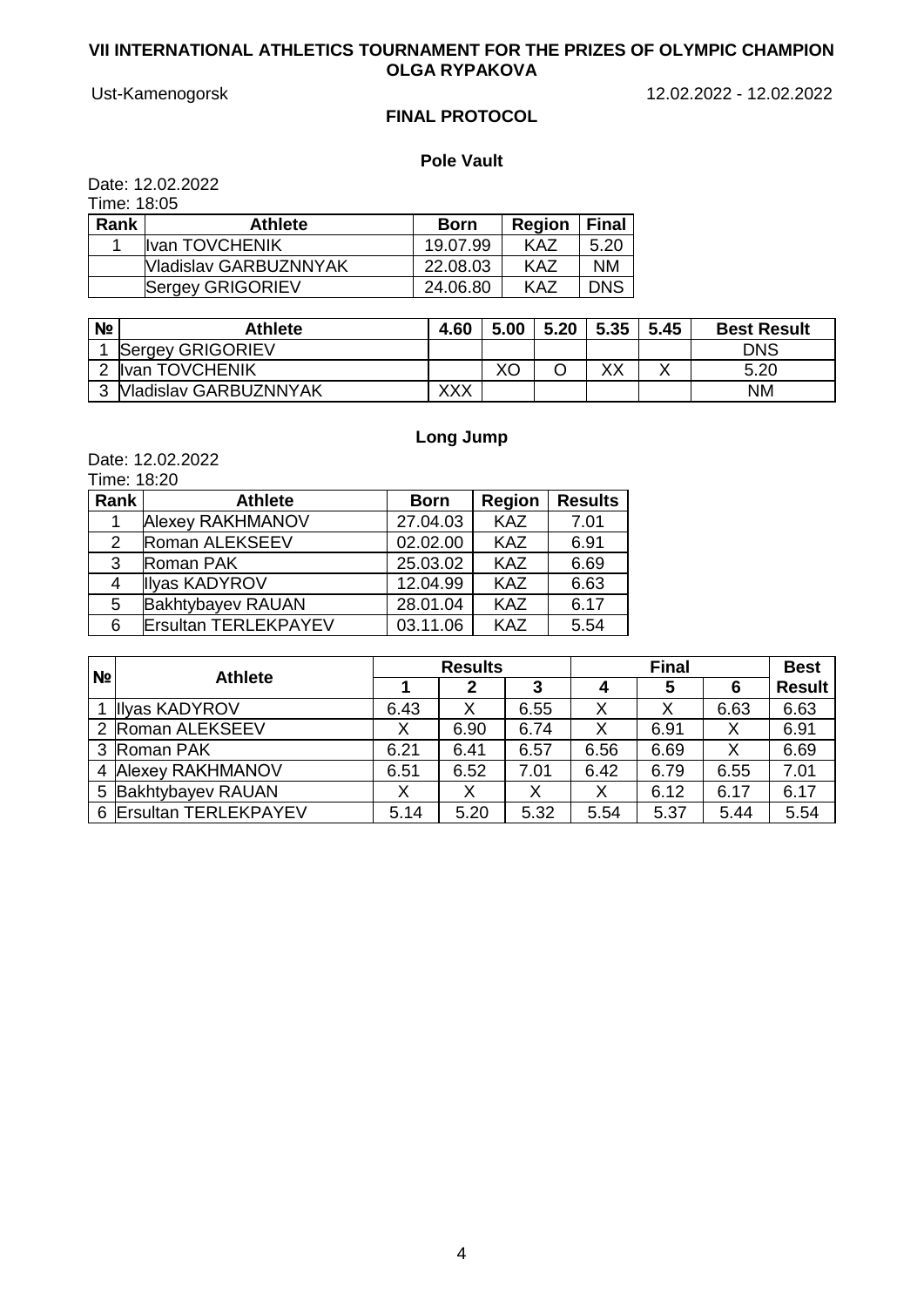Ust-Kamenogorsk 12.02.2022 - 12.02.2022

## **FINAL PROTOCOL WOMEN 60m**

Date: 12.02.2022

Time: 18:20

| Rank | <b>Athlete</b>         | <b>Born</b> | <b>Region</b> | <b>Final</b> |
|------|------------------------|-------------|---------------|--------------|
|      | Olga SAFRONOVA         | 05.11.91    | <b>KAZ</b>    | 7.26         |
| 2    | <b>Bromat VALERIYA</b> | 25.06.04    | <b>KAZ</b>    | 7.76         |
| 3    | Elina MIKHINA          | 16.07.94    | <b>KAZ</b>    | 7.80         |
| 4    | Lidiya SAFONOVA        | 30.07.05    | <b>KAZ</b>    | 7.93         |
| 5    | Valeriya SAFONOVA      | 16.04.04    | <b>KAZ</b>    | 7.97         |
| 6    | Sofiya GRAF            | 19.05.06    | <b>KAZ</b>    | 8.61         |
|      | Aruzhan RAMAZANOVA     | 12.07.06    | <b>KAZ</b>    | 9.81         |

## **400m**

Date: 12.02.2022 Time: 18:40

| <u>IIIII 6. IO. 40</u> |                        |             |               |              |
|------------------------|------------------------|-------------|---------------|--------------|
| Rank                   | <b>Athlete</b>         | <b>Born</b> | <b>Region</b> | <b>Final</b> |
|                        | Anna SHUMILO           | 30.04.04    | <b>KAZ</b>    | 56.83        |
| 2                      | Adelina AKHMETOVA      | 25.12.98    | <b>KAZ</b>    | 57.22        |
| 3                      | Aiym KAISANOVA         | 19.03.02    | <b>KAZ</b>    | 57.98        |
| 4                      | Vasilisa FAKHRUTDINOVA | 23.10.03    | <b>KAZ</b>    | 59.51        |
| 5.                     | Sofya KIDENKO          | 18.01.07    | <b>KAZ</b>    | 1:00.92      |

## **3000m**

Date: 12.02.2022

Time: 19:09

| Rank | <b>Athlete</b>            | <b>Born</b> | <b>Region</b> | <b>Final</b> |
|------|---------------------------|-------------|---------------|--------------|
|      | <b>Norah Jeruto TANUI</b> | 02.10.95    | <b>KEN</b>    | 9:00.33 MR   |
|      | Caroline CHEPKOECH        | 26.05.94    | <b>KEN</b>    | 9:00.51      |
| 3    | Daisy JEPKEMEI            | 13.02.96    | <b>KFN</b>    | 9:02.85      |
|      | Arina GLADYSHEVA          | 10.11.05    | KA7           | 9:33.31      |

# **2x50mR**

Date: 12.02.2022 Time: 19:40

| Rank | <b>Athlete</b>                       | <b>Region</b> | <b>Result</b> |
|------|--------------------------------------|---------------|---------------|
|      | Olga SAFRONOVA, Rima KASHAFUTDINOVA  | KAZ           | 11.5          |
| 2    | Bromat VALERIYA, Anastasiya RYPAKOVA | KAZ           | 11.9          |
| 3    | Elina MIKHINA, Nadezhda BOGDANOVA    | KAZ           | 12.0          |
| 4    | Kristina ERMOLA, Diana GEINTS        | KAZ           | 12.3          |
| 5    | Sofiya GRAF, Aiym KAISANOVA          | KA7           | 13.2          |

#### **60mH**

Date: 12.02.2022 Time: 18:10

| TIME. TO. TU |                        |             |               |              |
|--------------|------------------------|-------------|---------------|--------------|
| Rank         | <b>Athlete</b>         | <b>Born</b> | <b>Region</b> | <b>Final</b> |
|              | Yuliia BASHMANOVA      | 04.03.95    | <b>UKR</b>    | 8.68         |
| 2            | Anna DUBINA            | 11.09.00    | <b>KAZ</b>    | 8.72         |
| $\mathbf{3}$ | Anel SHULAKOVA         | 21.08.99    | <b>KAZ</b>    | 8.97         |
| 4            | <b>Violetta GESLER</b> | 13.05.05    | <b>KAZ</b>    | 9.17         |
| 5            | Kristina ERMOLA        | 07.02.05    | <b>KAZ</b>    | 9.25         |
| 6            | Polina ARTEMYEVA       | 23.06.06    | <b>KAZ</b>    | 9.64         |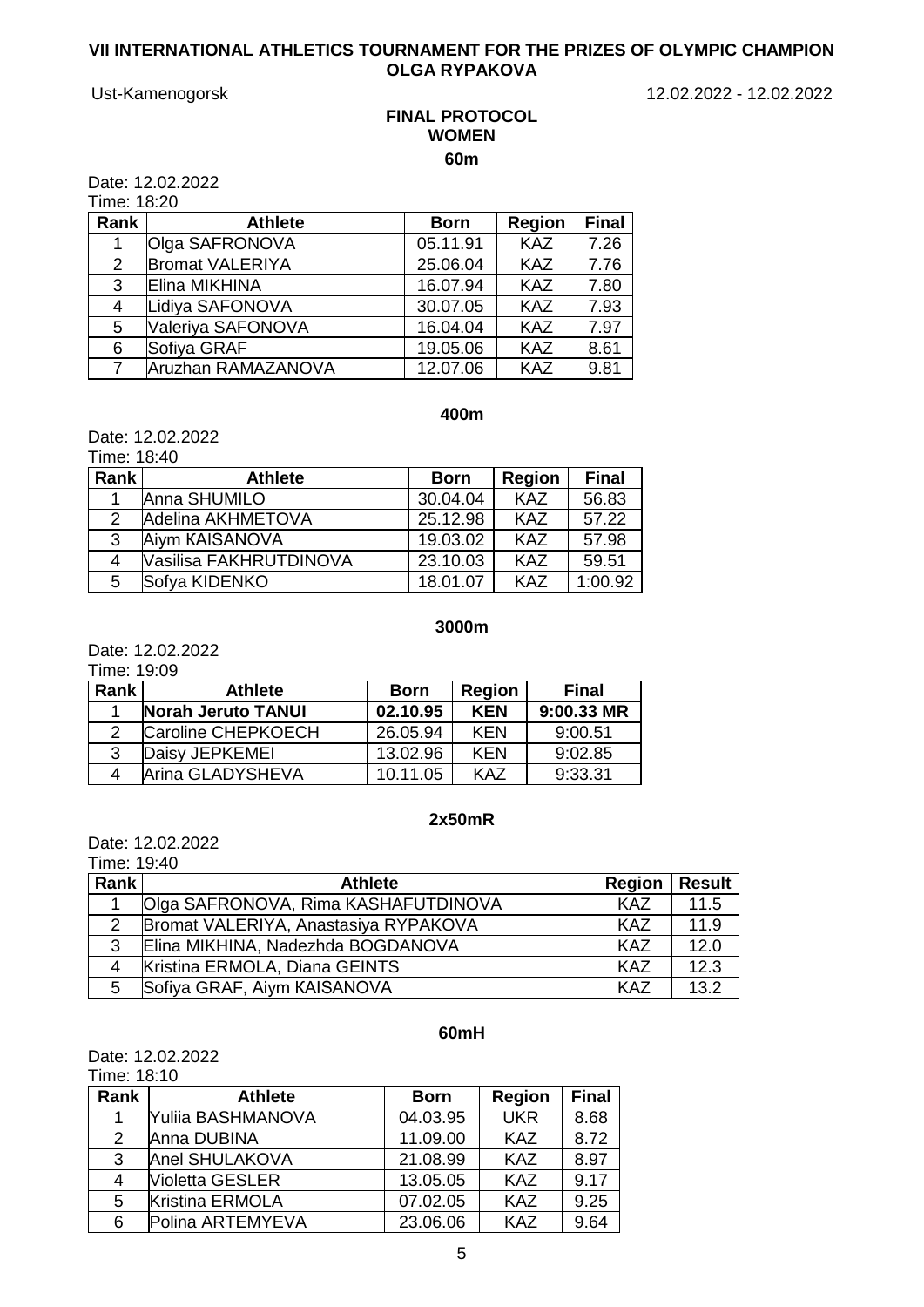Ust-Kamenogorsk 12.02.2022 - 12.02.2022

|      |                | <b>FINAL PROTOCOL</b> |                |      |  |  |
|------|----------------|-----------------------|----------------|------|--|--|
| Rank | <b>Athlete</b> | <b>Born</b>           | Region   Final |      |  |  |
|      | Regina BENKE   | 26.05.05              | KAZ            | 9.80 |  |  |

# **High Jump**

Date: 12.02.2022 Time: 18:50

| TIME. TO.OU |                         |             |                |      |
|-------------|-------------------------|-------------|----------------|------|
| Rank        | <b>Athlete</b>          | <b>Born</b> | Region   Final |      |
|             | Nadezhda DUBOVITSKAYA   | 12.03.98    | KA7            | 1.89 |
|             | Elizaveta MATVEEVA      | 09.12.01    | KA7            | 1.80 |
| າ           | <b>Faina MEIRMANOVA</b> | 12.06.06    | KA7            | 1.65 |

| N <sub>2</sub> | <b>Athlete</b>          |  |  |     |  |  | 1.60  1.65  1.70  1.75  1.80  1.83  1.86  1.89  1.92  Best Result |
|----------------|-------------------------|--|--|-----|--|--|-------------------------------------------------------------------|
|                | 1 Nadezhda DUBOVITSKAYA |  |  |     |  |  | .89                                                               |
|                | 2 Elizaveta MATVEEVA    |  |  | vvr |  |  | 1.80                                                              |
|                | 3 Faina MEIRMANOVA      |  |  |     |  |  | 1.65                                                              |

# **Pole Vault**

Date: 12.02.2022 Time: 18:05

| 11110.100 |                              |             |        |       |
|-----------|------------------------------|-------------|--------|-------|
| Rank      | <b>Athlete</b>               | <b>Born</b> | Region | Final |
|           | Anastasiay ERMAKOVA          | 25,06,00    | KA7    | 4.00  |
|           | <b>Yaroslava VISLOBOKOVA</b> | 21.09.99    | KA7    | 3.70  |
|           | Polina IVANOVA               | 03.12.02    | KA7    | 3.60  |
|           |                              |             |        |       |

| N <sub>2</sub> | Athlete                 | 3.50 | 3.60 3.70 3.80 4.00 |     | 4.10 | <b>Best Result</b> |
|----------------|-------------------------|------|---------------------|-----|------|--------------------|
|                | 1 Yaroslava VISLOBOKOVA |      |                     | XXX |      | 3.70               |
|                | 2 Anastasiay ERMAKOVA   |      |                     |     | vvv  | 4.00               |
|                | 3 Polina IVANOVA        | XС   | XXX                 |     |      | 3.60               |

# **Long Jump**

Date: 12.02.2022

Time: 18:20

| Rank | <b>Athlete</b>          | <b>Born</b> | <b>Region</b> | <b>Results</b> |  |
|------|-------------------------|-------------|---------------|----------------|--|
|      | Anastasia RYPAKOVA      | 21.09.04    | <b>KAZ</b>    | 6.15           |  |
| 2    | Diana GEINTS            | 14.11.99    | <b>KAZ</b>    | 5.83           |  |
| 3    | <b>Kristina RADAEVA</b> | 04.01.95    | <b>KAZ</b>    | 5.70           |  |
| 4    | Elizaveta FEDORUK       | 04.08.04    | <b>KAZ</b>    | 5.62           |  |
| 5    | Nadezhda BOGDANOVA      | 24.04.94    | KA7           | 5.38           |  |

| N <sub>2</sub> | <b>Athlete</b>           | <b>Results</b> |      |      | <b>Final</b> |      |      | <b>Best</b>   |
|----------------|--------------------------|----------------|------|------|--------------|------|------|---------------|
|                |                          |                | 2    |      | 4            | э    | 6    | <b>Result</b> |
|                | Nadezhda BOGDANOVA       |                |      |      |              | 5.38 | 5.26 | 5.38          |
|                | 2 Kristina RADAEVA       |                |      | 5.70 |              |      |      | 5.70          |
| 3              | Diana GEINTS             | 5.79           |      |      | 5.46         | 5.83 | 5.29 | 5.83          |
|                | <b>Elizaveta FEDORUK</b> |                | 5.49 |      | 5.62         | 5.49 | 5.48 | 5.62          |
| 5              | Anastasia RYPAKOVA       | 6.02           | 6.15 | 6.00 |              |      |      | 6.15          |